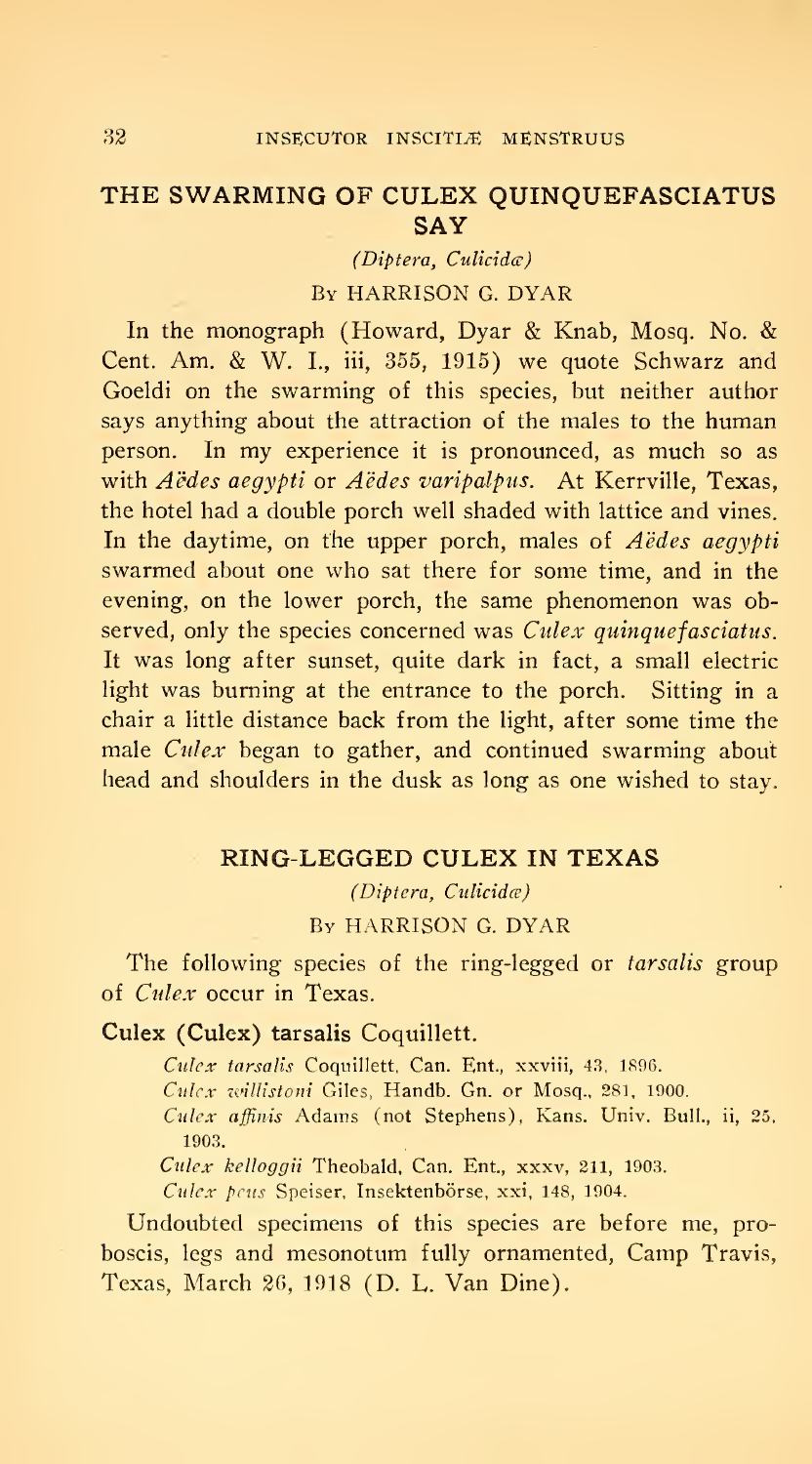#### Culex (Culex) thriambus, new species.

Female. Proboscis black above, broadly whitish in the middle below, the white rarely nearly or wholly encircling the organ in a narrow ring. Mesonotum with brown scales. Abdomen with basal segmenttal white bands, widening on the sides; venter pale, with diffused black patches toward the posterior borders of the segments. Legs with the femora white below, femora and tibiæ lined with white on the inner side only, black without; tarsi narrowly and often indistinctly ringed with white at both ends of the joints. Wing-scales dark, narrow and hair-like.

Male. The proboscis has a complete white ring; otherwise the coloration is as in the female. Hypopygium. Side piece curved, conical at tip; subapical lobe with three rods, a leaf and a stout seta. Clasper smooth, wide at base, the spine appendiculate and shortly subapical. Tenth sternites with strongly spinose tip and curved basal arm, the latter enlarged at end. Mesosome with the inner process membranous and denticulate, central area with four teeth, outer process thumbshaped. Ninth tergites undeveloped.

Larva. Head-hairs multiple; antennæ with the basal part with long spines, the notch at the outer third; lateral comb of the eighth segment of numerous scales in a patch; air-tube long and slender, slightly tapering on the outer half, about six times as long as wide ; pecten of about 12 teeth on the basal third of the tube ; hairs single, a long single one beyond the pecten and a short double subapical one are preserved, besides two single ones, one out of line just beyond the long hair mentioned, and another much more out of line beyond the middle of the tube. Possibly there should be four hairs in the posterior row instead of two as here described. These hairs are easily broken, the remaining insertions difficult to find. Anal segment broadly ringed by the plate.

Larvæ in a small dirty pool beside the river.

Types, one male and two females. No. 2392G, U. S. Nat. Mus. ; Kerrville, Texas, August 20, 1920 (H. G. Dyar).

Allied to stigmatosoma Dyar  $(=$ eumimetes D. & K.).